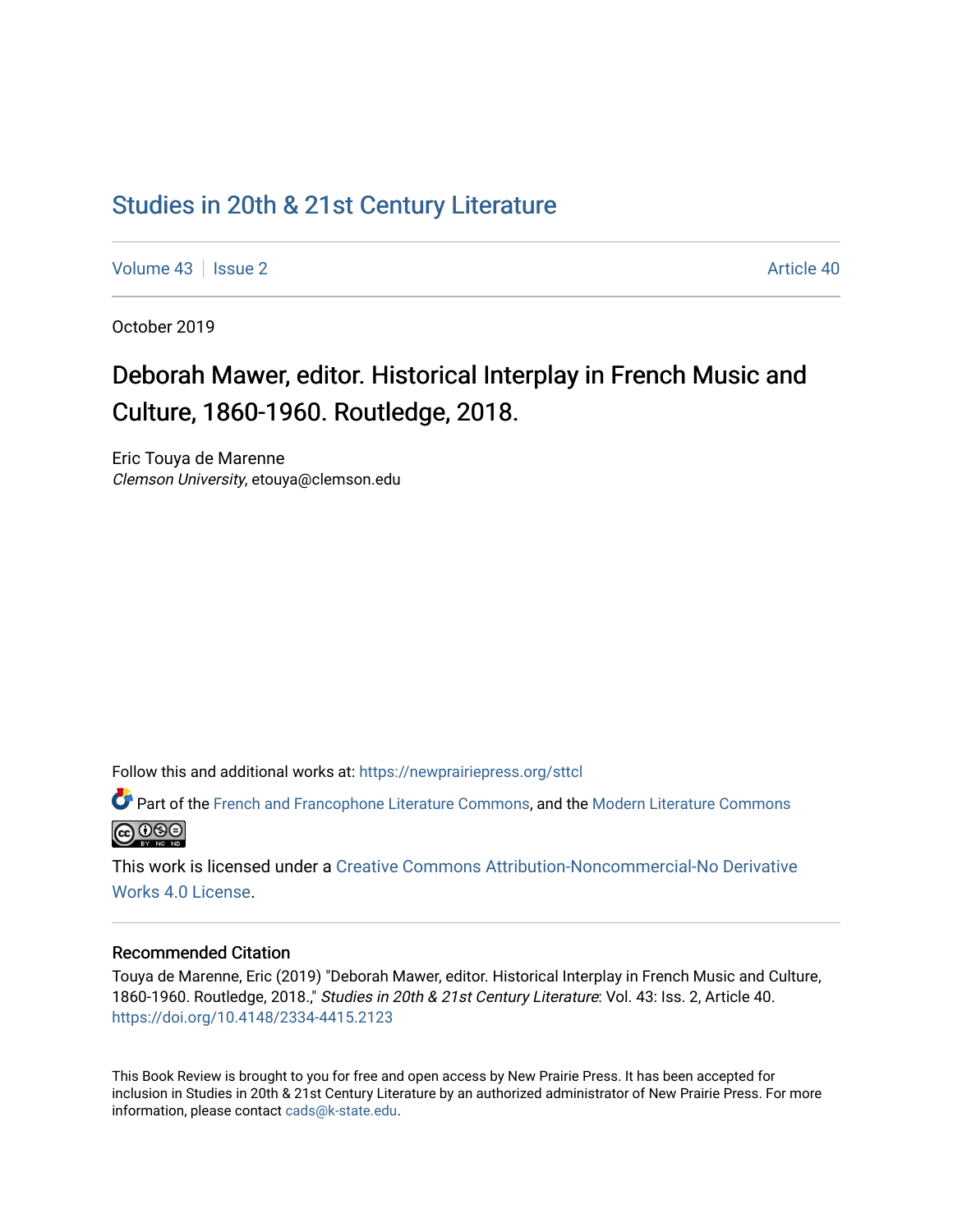## Deborah Mawer, editor. Historical Interplay in French Music and Culture, 1860-1960. Routledge, 2018.

#### Abstract

Review of Deborah Mawer, editor. Historical Interplay in French Music and Culture, 1860-1960.

### Keywords

French music, 19th century, 20th century, Deborah Mawer, history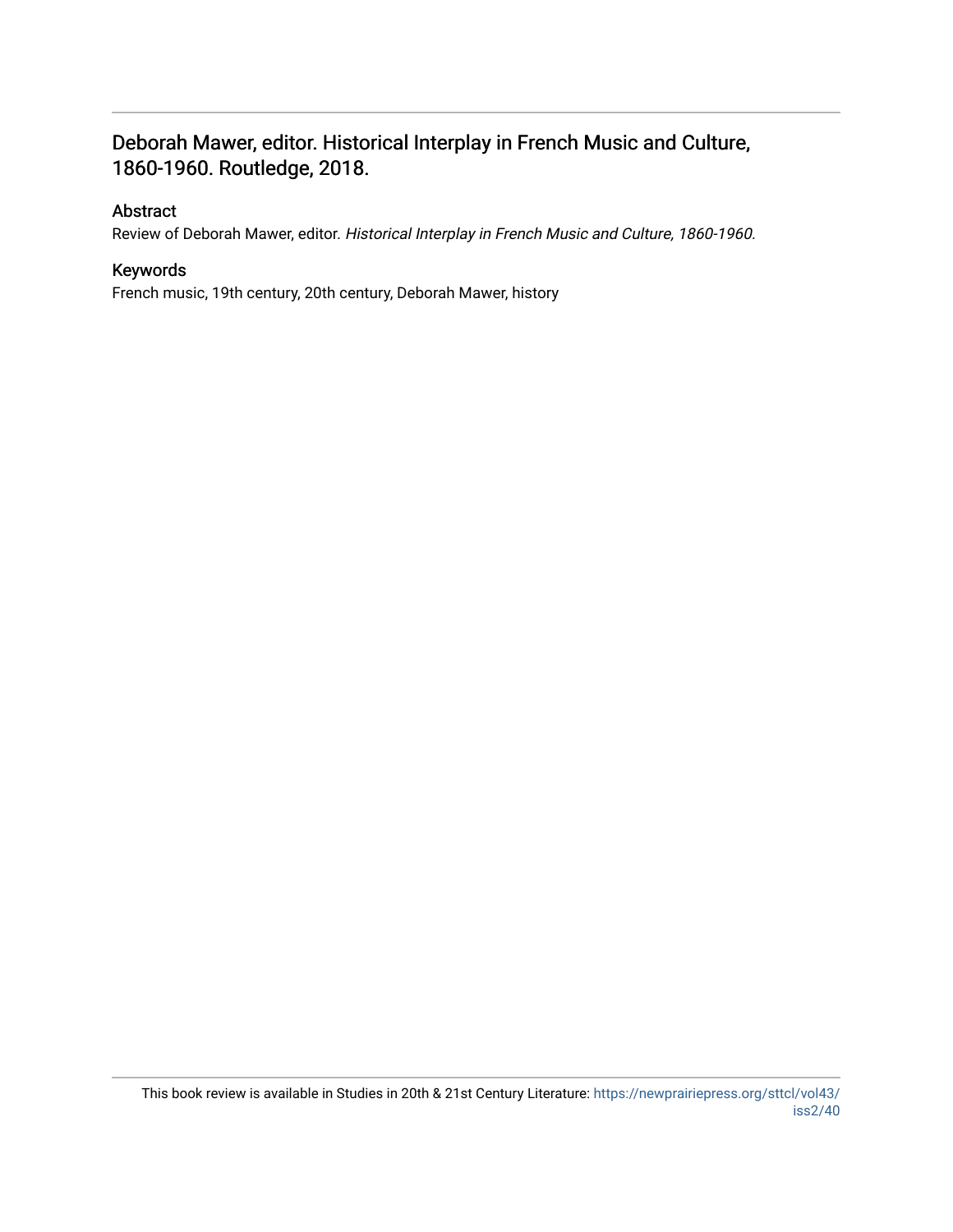Deborah Mawer, editor. *Historical Interplay in French Music and Culture, 1860- 1960*. Routledge, 2018. 253 pp.

This book seeks to present a history of French classical music. It aims to explore through historical perspectives the relationships in French musical culture between the modernist era (1860-1960), and its various historical others, from the medieval period to the early part of the 19<sup>th</sup> Century. Based on aesthesic and poietic perspectives, as well as on the intertextualities that influence the writing of music history, the study presents a series of researched papers that explore questions of cultural meaning in a French context. Although not used by all contributors, the theoretical foundations of the volume include Jean-Jacques Nattiez's *Music and Discourse: Towards a Semiology of Music*, and Michael Klein's *Intertextuality in Western Art Music.* 

The topics approached include the interrelation between music and "cultural studies, fine art, film studies and critical theory, as well as musical sub-disciplines of theory and analysis, compositional and performance studies" (2). The book is organized in two main sections: Part I: French music and culture, 1860-1930, and Part II: French music and culture, 1930-1960. Each case-study chapter reveals a dialogue between historical periods which unveils either "a synthesized story, a tense disjunction, or a strong Bloomian historical misreading" (4) based on Harold Bloom's writing on influence and reception.

Examples of the different manifestations and outcomes of these crosstemporal dialogues include in Part I the intertextuality between Watteau's themes of *fête galante*, turned into the medium of poetry by Verlaine and music by Debussy: "The essential theme of Verlaine's collection, namely 'emotional attitudes towards love', are 'offered in a kaleidoscopic presentation.' Debussy retained this kaleidoscope in his distillation into six songs" (60). Also interdisciplinary in scope, Caroline Potter's study on Erik Satie, "Adventures in gastromusicology: Satie, La Sirène and *Trois petites pièces montées* (1919)," is inspired by François Rabelais's *Pantagruel and Gargantua* and Helen Julia Minors's exploration of the relations between text and music in *Le Tombeau de Ronsard*, published in Henry Prunières's *La Revue Musicale*.

Intertextual disjunctions appear more prominently in Part II of the volume with Laura Hamer's essay "Beyond neoclassicism: symphonic form, catharsis and political commentary in Barraine's *Deuxième symphonie* (1938)" about Elsa Barraine's work representing a musical act of anti-Nazism, and Isabel de Berrié who examines the importance of music in *La Symphonie fantastique*, a film about the life of Hector Berlioz, and *Les Visiteurs du Soir* in her chaper "Historical French music in French feature films of the Occupation years." More revealing of potential misreadings is Jolivet's treatment of Beethoven's biography, the subject of Jun Zubillaga-Pow's piece "Jolivet's Beethoven: supplementarity, topicality and